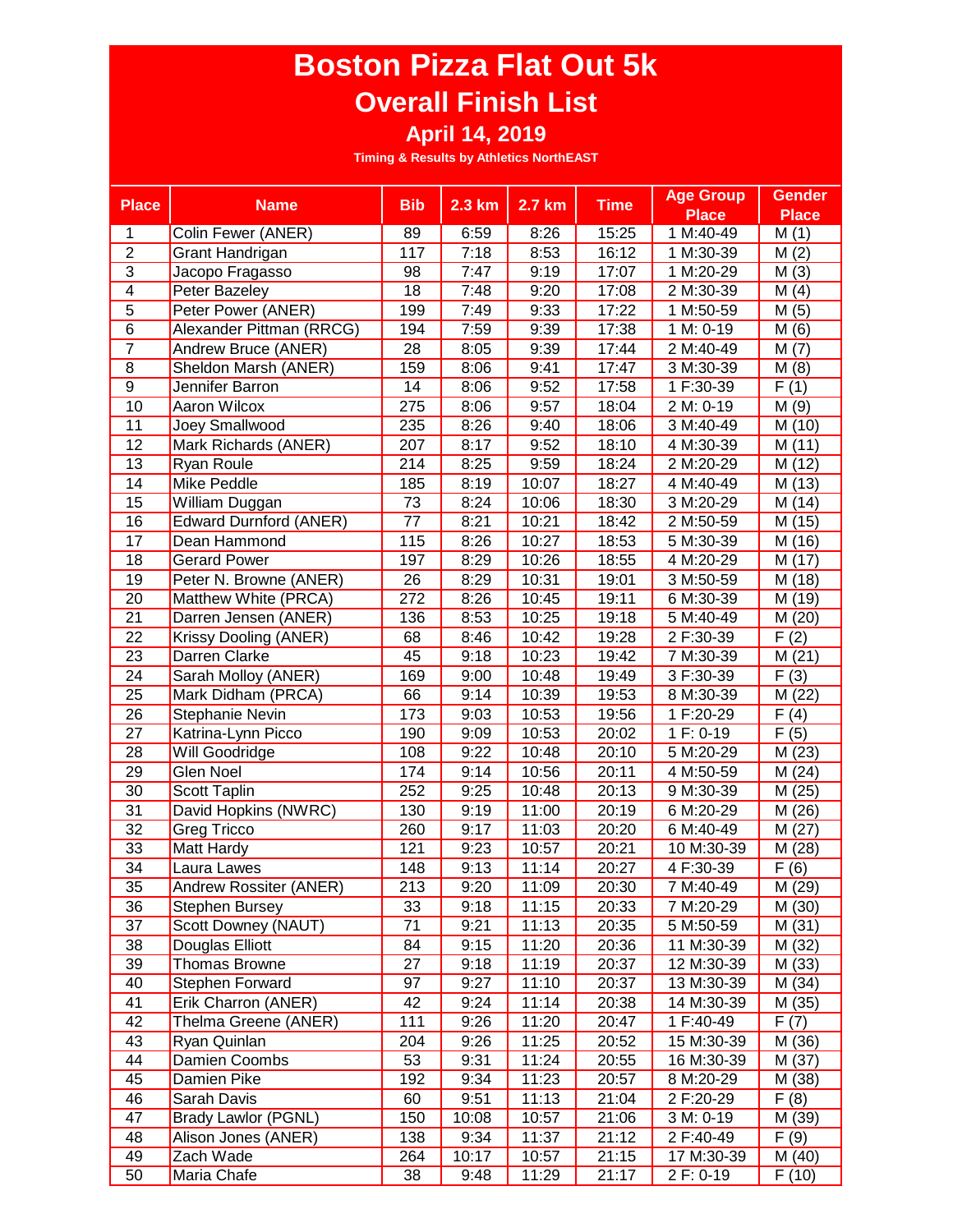| <b>Place</b>    |                           | <b>Bib</b>     | 2.3 km | 2.7 km | <b>Time</b> | <b>Age Group</b> | <b>Gender</b>       |
|-----------------|---------------------------|----------------|--------|--------|-------------|------------------|---------------------|
|                 | <b>Name</b>               |                |        |        |             | <b>Place</b>     | <b>Place</b>        |
| 51              | Nick Leamon               | 151            | 9:54   | 11:25  | 21:19       | 18 M:30-39       | M(41)               |
| 52              | Jon Hare                  | 122            | 9:36   | 11:52  | 21:29       | 8 M:40-49        | M (42)              |
| 53              | Keith Barrington          | 12             | 9:51   | 11:40  | 21:31       | 1 M:60-69        | M (43)              |
| 54              | Katie Welsh (ANER)        | 268            | 10:07  | 11:31  | 21:39       | 3 F:20-29        | F(11)               |
| 55              | <b>Michael Noseworthy</b> | 176            | 10:05  | 11:33  | 21:39       | 19 M:30-39       | M (44)              |
| 56              | Noah Coombs               | 54             | 9:51   | 11:54  | 21:46       | 4 M: 0-19        | M (45)              |
| 57              | Sean Connors              | 52             | 9:35   | 12:13  | 21:49       | 6 M:50-59        | M (46)              |
| 58              | Nichole Douglas           | 70             | 9:57   | 11:52  | 21:49       | 5 F:30-39        | F(12)               |
| 59              | Sandi Porter (ANER)       | 195            | 10:01  | 11:56  | 21:58       | 6 F:30-39        | F(13)               |
| 60              | Jeremy Korchoski (PRCA)   | 143            | 10:02  | 11:57  | 21:59       | 9 M:40-49        | M (47)              |
| 61              | Julia Loder               | 154            | 10:13  | 11:50  | 22:04       | 4 F:20-29        | $\overline{F}$ (14) |
| 62              | Guy Beazley (ANER)        | 19             | 10:01  | 12:04  | 22:06       | 2 M:60-69        | M (48)              |
| 63              | <b>Matthew Norman</b>     | 175            | 10:34  | 11:36  | 22:10       | 20 M:30-39       | $\overline{M}$ (49) |
| 64              | Joshua Handrigan          | 118            | 10:08  | 12:06  | 22:15       | 21 M:30-39       | M (50)              |
| 65              | Joanne Budgell            | 31             | 9:49   | 12:27  | 22:16       | 7 F:30-39        | F(15)               |
| 66              | Michael McFatridge        | 167            | 10:07  | 12:17  | 22:25       | 9 M:20-29        | M(51)               |
| 67              | <b>Scott Galloway</b>     | 105            | 9:41   | 12:49  | 22:31       | 7 M:50-59        | M (52)              |
| 68              | Casidhe Dyke              | 81             | 10:07  | 12:26  | 22:34       | 22 M:30-39       | M (53)              |
| 69              | <b>Christopher Snow</b>   | 240            | 10:30  | 12:13  | 22:44       | 10 M:40-49       | M (54)              |
| 70              | <b>Patrick Power</b>      | 198            | 10:12  | 12:32  | 22:44       | 10 M:20-29       | M (55)              |
| 71              | Mark Sullivan             | 246            | 10:51  | 11:53  | 22:45       | 11 M:40-49       | M (56)              |
| 72              | <b>Rick Lawes</b>         | 149            | 10:24  | 12:26  | 22:51       | 3 M:60-69        | M (57)              |
| 73              | Janelle Hippe             | 128            | 10:23  | 12:32  | 22:55       | 3 F:40-49        | F(16)               |
| 74              | Chris Bishop              | 20             | 10:33  | 12:23  | 22:56       | 23 M:30-39       | M (58)              |
| 75              | Andre Engelbrecht         | 86             | 10:28  | 12:29  | 22:57       | 8 M:50-59        | M (59)              |
| 76              | John-Ray Baird            | $\overline{6}$ | 10:35  | 12:30  | 23:05       | 11 M:20-29       | M (60)              |
| 77              | Jason MacDonald (ANER)    | 157            | 10:26  | 12:48  | 23:15       | 12 M:40-49       | M(61)               |
| $\overline{78}$ | <b>Melvin Sutton</b>      | 248            | 10:32  | 12:46  | 23:19       | 13 M:40-49       | M(62)               |
| 79              | <b>Kaitlyn Hall</b>       | 113            | 10:23  | 12:56  | 23:19       | $3 F: 0-19$      | $\overline{F(17)}$  |
| 80              | John Walsh (NAUT)         | 266            | 10:39  | 12:47  | 23:27       | 14 M:40-49       | M (63)              |
| 81              | Katelyn Flynn             | 96             | 10:42  | 12:46  | 23:28       | 4 F: 0-19        | F(18)               |
| 82              | Anna Gosine               | 110            | 10:49  | 12:40  | 23:30       | 5 F:20-29        | F(19)               |
| 83              | Colin Buckland            | 30             | 10:50  | 12:43  | 23:33       | 24 M:30-39       | M(64)               |
| 84              | Jamie Laws                | 281            | 10:50  | 12:43  | 23:34       | 8 F:30-39        | F(20)               |
| 85              | Olivia Cole               | 49             | 10:15  | 13:19  | 23:35       | 5 F: 0-19        | F(21)               |
| 86              | Lloyd Dawe                | 61             | 10:35  | 13:00  | 23:36       | 9 M:50-59        | M (65)              |
| 87              | Dan Martin                | 161            | 10:51  | 12:46  | 23:37       | 15 M:40-49       | M (66)              |
| 88              | Jessica French            | 100            | 10:59  | 12:40  | 23:40       | 9 F:30-39        | F(22)               |
| 89              | Janet Furey (ANER)        | 101            | 11:06  | 12:35  | 23:41       | 1 F:60-69        | F(23)               |
| 90              | <b>Tara Corbett</b>       | 55             | 10:59  | 12:42  | 23:42       | 4 F:40-49        | F(24)               |
| 91              | <b>Mitchell Carter</b>    | 37             | 11:20  | 12:29  | 23:50       | 12 M:20-29       | M (67)              |
| 92              | Dion Lambert              | 146            | 11:00  | 12:50  | 23:51       | 16 M:40-49       | M (68)              |
| 93              | Chris Tilley              | 258            | 11:07  | 12:59  | 24:07       | 25 M:30-39       | M (69)              |
| 94              | <b>Ashley Charlebois</b>  | 41             | 10:49  | 13:21  | 24:11       | 10 F:30-39       | F(25)               |
| 95              | Joan Hartery              | 124            | 10:58  | 13:19  | 24:18       | 2 F:60-69        | F(26)               |
| 96              | Reza Tayebi               | 254            | 11:19  | 13:01  | 24:21       | 17 M:40-49       | M (70)              |
| 97              | Colin Howse (ANER)        | 132            | 10:57  | 13:29  | 24:27       | 4 M:60-69        | M (71)              |
| 98              | Dana Thorne               | 256            | 11:03  | 13:25  | 24:28       | 11 F:30-39       | F(27)               |
| 99              | Shawn Skinner             | 232            | 11:32  | 13:00  | 24:33       | 18 M:40-49       | M (72)              |
| 100             | Cian Sweeney              | 249            | 11:34  | 13:13  | 24:48       | 5 M: 0-19        | M (73)              |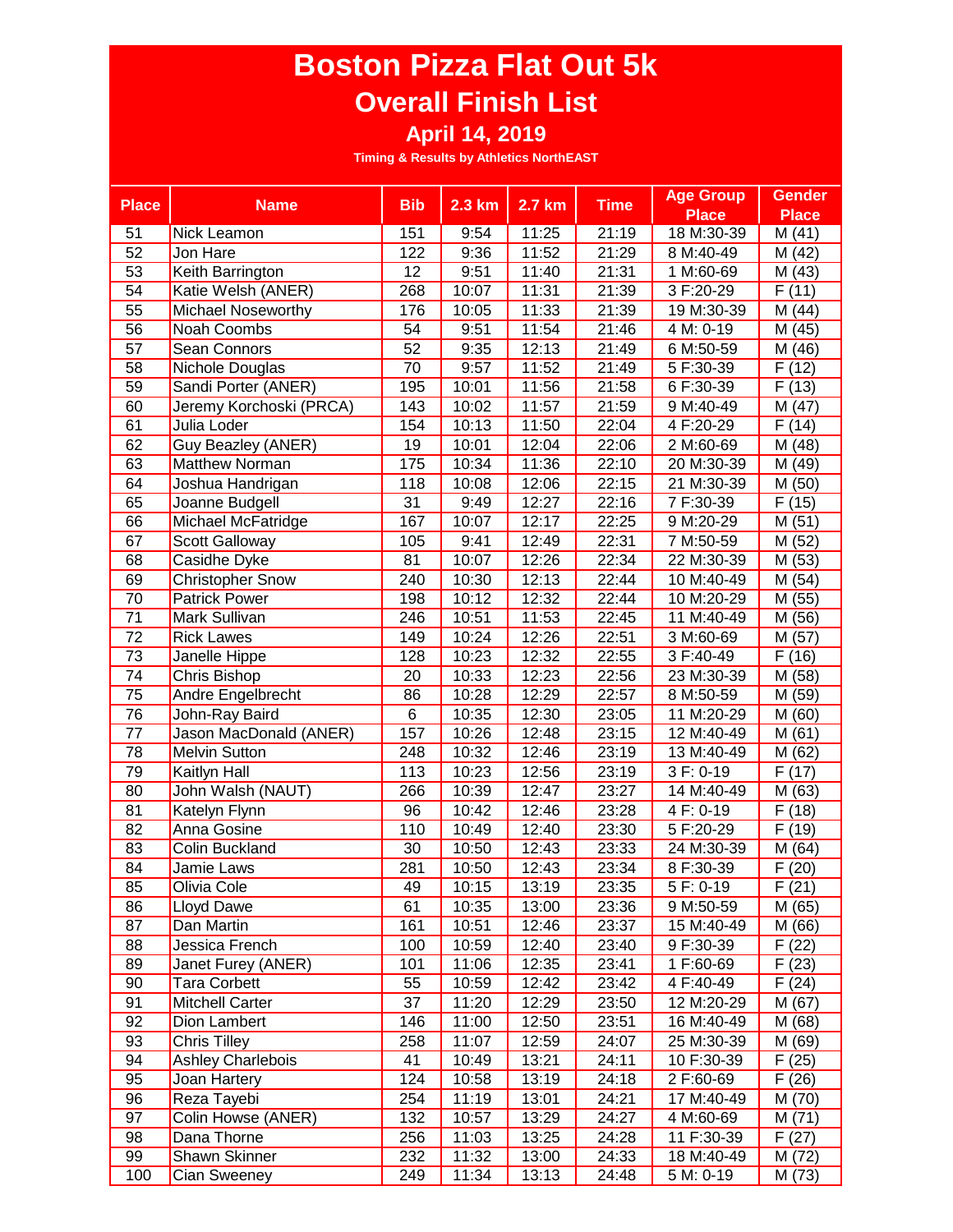|                  | <b>Name</b>              | <b>Bib</b>     | 2.3 km              | 2.7 km | <b>Time</b> | <b>Age Group</b> | <b>Gender</b>       |
|------------------|--------------------------|----------------|---------------------|--------|-------------|------------------|---------------------|
| <b>Place</b>     |                          |                |                     |        |             | <b>Place</b>     | <b>Place</b>        |
| 101              | Tina Barry (PRCA)        | 16             | 11:23               | 13:25  | 24:49       | 5 F:40-49        | F(28)               |
| 102              | <b>Traci Balodis</b>     | 10             | 11:30               | 13:19  | 24:49       | 12 F:30-39       | (29)<br>F           |
| 103              | <b>Collette Fleming</b>  | 94             | 11:25               | 13:24  | 24:50       | 13 F:30-39       | F(30)               |
| 104              | Nathan King              | 141            | 11:34               | 13:17  | 24:51       | 13 M:20-29       | M (74)              |
| 105              | Laura Keegan             | 139            | 11:35               | 13:19  | 24:55       | 6 F:40-49        | F(31)               |
| 106              | Melinda Saunders (ANER)  | 224            | 11:25               | 13:38  | 25:03       | 7 F:40-49        | $\overline{F}$ (32) |
| 107              | Ann Cowley               | 57             | 11:36               | 13:30  | 25:07       | 3 F:60-69        | F(33)               |
| 108              | <b>Brent Smith</b>       | 236            | 11:35               | 13:33  | 25:08       | 10 M:50-59       | M (75)              |
| 109              | Laurie Twells            | 262            | 11:37               | 13:32  | 25:10       | 1 F:50-59        | F(34)               |
| 110              | Kim Rowsell              | 215            | 11:40               | 13:37  | 25:18       | 8 F:40-49        | F(35)               |
| 111              | <b>Elroy Hynes</b>       | 133            | 11:17               | 14:11  | 25:29       | 1 M:70-99        | M (76)              |
| 112              | Meghan O'Rielly          | 182            | 11:28               | 14:02  | 25:30       | 6 F:20-29        | F(36)               |
| 113              | Martha Sweeting          | 250            | 11:57               | 13:37  | 25:34       | 2 F:50-59        | F(37)               |
| 114              | Andrew Tobin (PRCA)      | 259            | 11:38               | 14:03  | 25:41       | 26 M:30-39       | M (77)              |
| 115              | Tara Thomas              | 255            | 11:52               | 13:52  | 25:44       | 9 F:40-49        | F(38)               |
| 116              | Amanda Dermody           | 64             | 11:36               | 14:14  | 25:50       | 10 F:40-49       | F(39)               |
| 117              | Jennifer Boyd            | 283            | 12:07               | 13:44  | 25:52       | 14 F:30-39       | F(40)               |
| 118              | Corey Brown              | 25             | 12:02               | 13:55  | 25:57       | 19 M:40-49       | M (78)              |
| 119              | Chris Abbott (ANER)      | 1              | 12:15               | 13:44  | 26:00       | 20 M:40-49       | M (79)              |
| 120              | <b>Marsha Matthews</b>   | 162            | 11:43               | 14:19  | 26:02       | 11 F:40-49       | F(41)               |
| 121              | Douglas Mesher           | 168            | 11:58               | 14:05  | 26:03       | 21 M:40-49       | M (80)              |
| 122              | Paula Tucker             | 261            | 11:47               | 14:21  | 26:08       | 3 F:50-59        | $\overline{F}$ (42) |
| 123              | John Sparrow             | 243            | $\overline{1}$ 2:26 | 13:44  | 26:10       | 22 M:40-49       | M(81)               |
| 124              | Tom Burke                | 32             | $\overline{1}$ 2:04 | 14:06  | 26:11       | 5 M:60-69        | M (82)              |
| 125              | William Bishop           | 21             | 11:56               | 14:16  | 26:12       | 27 M:30-39       | M (83)              |
| 126              | Anna Linegar             | 152            | $\overline{1}$ 2:02 | 14:10  | 26:12       | 15 F:30-39       | $\overline{F}$ (43) |
| 127              | Brieanna Angel (ANER)    | $\overline{5}$ | 11:57               | 14:21  | 26:18       | 12 F:40-49       | F(44)               |
| 128              | James Picco              | 189            | 12:13               | 14:06  | 26:19       | 11 M:50-59       | M (84)              |
| 129              | Gina Walsh (MARC)        | 265            | 11:54               | 14:25  | 26:20       | 16 F:30-39       | $\overline{F(45)}$  |
| 130              | <b>Michelle Mullaley</b> | 170            | 12:00               | 14:27  | 26:27       | 17 F:30-39       | F(46)               |
| 131              | Alyta Langmead           | 147            | 12:13               | 14:17  | 26:30       | 7 F:20-29        | F(47)               |
| 132              | Johnathan White          | 270            | 11:48               | 14:46  | 26:35       | 28 M:30-39       | M (85)              |
| 133              | Jacalyn Guy              | 112            | 12:50               | 13:53  | 26:44       | 18 F:30-39       | F(48)               |
| 134              | <b>Andrew Young</b>      | 280            | 12:08               | 14:36  | 26:44       | 29 M:30-39       | M (86)              |
| $\overline{135}$ | Douglas Kirby            | 142            | 12:12               | 14:40  | 26:52       | 12 M:50-59       | M (87)              |
| 136              | Cynthia Slade            | 233            | 12:27               | 14:25  | 26:52       | 13 F:40-49       | F(49)               |
| 137              | Matt Cole                | 48             | 12:04               | 14:48  | 26:53       | 19 F:30-39       | F(50)               |
| 138              | Sharon Power             | 200            | 12:25               | 14:29  | 26:54       | 4 F:50-59        | F(51)               |
| 139              | John Robinson            | 208            | 11:47               | 15:06  | 26:54       | 30 M:30-39       | M (88)              |
| 140              | Angela Bonnell           | 23             | 12:19               | 14:35  | 26:54       | 20 F:30-39       | F(52)               |
| 141              | <b>Shane Skinner</b>     | 231            | 11:33               | 15:24  | 26:57       | 14 M:20-29       | M (89)              |
| 142              | Jennifer Eisenhauer      | 83             | 12:32               | 14:46  | 27:18       | 21 F:30-39       | F(53)               |
| 143              | Nicole Smith             | 238            | 12:41               | 14:44  | 27:25       | 22 F:30-39       | F(54)               |
| 144              | Myles Baker              | $\overline{7}$ | 13:09               | 14:26  | 27:35       | 6 M: 0-19        | M (90)              |
| 145              | Lisa Hawco               | 125            | 12:50               | 14:46  | 27:37       | 23 F:30-39       | F(55)               |
| 146              | <b>Meghan Couves</b>     | 56             | 13:08               | 14:30  | 27:38       | 24 F:30-39       | F(56)               |
| 147              | Bernadette Jerrett       | 137            | 12:40               | 15:00  | 27:41       | 4 F:60-69        | F(57)               |
| 148              | Jillian Doran            | 69             | 12:51               | 14:52  | 27:43       | 25 F:30-39       | F(58)               |
| 149              | Jared Petten             | 188            | 12:02               | 15:45  | 27:48       | 15 M:20-29       | M (91)              |
| 150              | Paula McCormick          | 166            | 12:58               | 14:56  | 27:55       | 14 F:40-49       | F(59)               |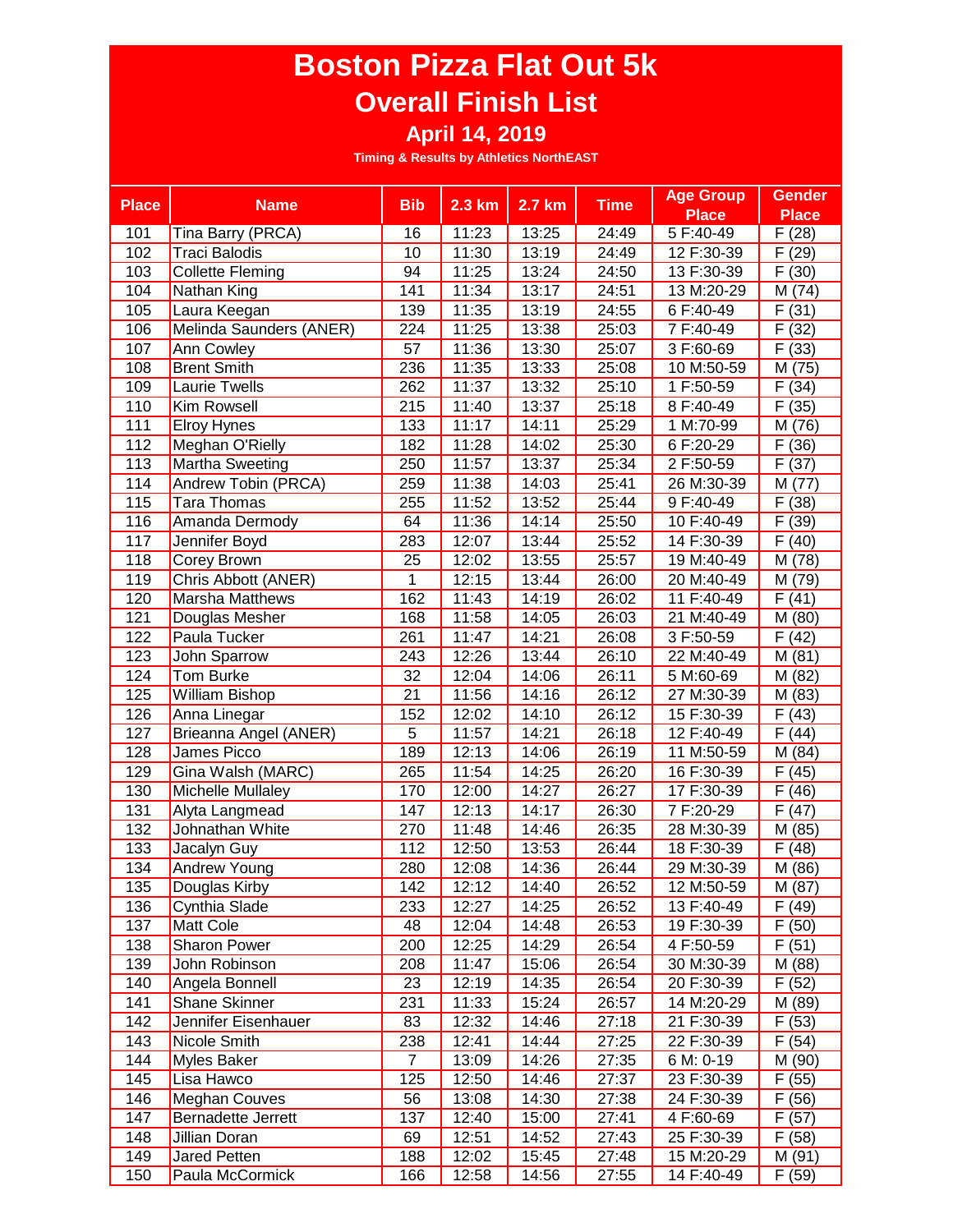| <b>Place</b> | <b>Name</b>                 | <b>Bib</b>      | 2.3 km | 2.7 km | <b>Time</b> | <b>Age Group</b> | <b>Gender</b>       |
|--------------|-----------------------------|-----------------|--------|--------|-------------|------------------|---------------------|
|              |                             |                 |        |        |             | <b>Place</b>     | <b>Place</b>        |
| 151          | Michelle Cheeseman          | 43              | 12:49  | 15:08  | 27:57       | 5 F:50-59        | F(60)               |
| 152          | <b>Charlotte Barrington</b> | 11              | 12:51  | 15:15  | 28:06       | 5 F:60-69        | F(61)               |
| 153          | <b>Harvey Collett</b>       | 50              | 11:55  | 16:24  | 28:20       | 13 M:50-59       | M (92)              |
| 154          | Kelly Owens Fowler          | 183             | 13:00  | 15:23  | 28:24       | 6 F:50-59        | F(62)               |
| 155          | Mike Ryan                   | 221             | 13:32  | 14:52  | 28:25       | 31 M:30-39       | M (93)              |
| 156          | <b>Melanie Stone</b>        | 245             | 13:01  | 15:27  | 28:28       | 15 F:40-49       | F(63)               |
| 157          | Dennis Flynn (ANER)         | 95              | 12:37  | 15:51  | 28:29       | 14 M:50-59       | M (94)              |
| 158          | Debbie Nurse                | 177             | 13:08  | 15:29  | 28:37       | 6 F:60-69        | $\bar{F}$ (64)      |
| 159          | Gerry Mayo (NWRC)           | 164             | 13:28  | 15:10  | 28:38       | 15 M:50-59       | M (95)              |
| 160          | <b>Brian Murray</b>         | 172             | 13:15  | 15:29  | 28:45       | 32 M:30-39       | M (96)              |
| 161          | Luke Murphy                 | 171             | 13:27  | 15:32  | 28:59       | 23 M:40-49       | M (97)              |
| 162          | Ryan Whitten                | 274             | 13:46  | 15:15  | 29:01       | 16 M:20-29       | $\overline{M}$ (98) |
| 163          | Susan Hanlon                | 119             | 13:22  | 15:41  | 29:03       | 16 F:40-49       | F(65)               |
| 164          | Kayla Callahan              | 36              | 13:26  | 15:40  | 29:06       | 26 F:30-39       | $\overline{F(66)}$  |
| 165          | <b>Robert Baker</b>         | 8               | 13:46  | 15:21  | 29:07       | 24 M:40-49       | M (99)              |
| 166          | Annie Patterson             | 184             | 13:28  | 15:39  | 29:08       | 7 F:60-69        | F(67)               |
| 167          | Meghan Fillier              | 91              | 13:23  | 15:49  | 29:13       | 8 F:20-29        | F(68)               |
| 168          | Andrea White                | 269             | 13:21  | 16:00  | 29:21       | 17 F:40-49       | (69)<br>F           |
| 169          | <b>Christine Pinsent</b>    | 193             | 13:24  | 15:59  | 29:24       | 18 F:40-49       | F<br>(70)           |
| 170          | Shawna Gladney              | 107             | 13:28  | 16:07  | 29:36       | 27 F:30-39       | F(71)               |
| 171          | <b>Bud Whitten</b>          | 273             | 13:46  | 15:58  | 29:44       | 16 M:50-59       | M (100)             |
| 172          | Cindy Penney Pond (PRCA)    | 187             | 14:28  | 15:18  | 29:47       | 7 F:50-59        | F(72)               |
| 173          | <b>Jill Mackey</b>          | 158             | 14:11  | 15:44  | 29:55       | 6 F: 0-19        | F(73)               |
| 174          | Alexandria Dwyer            | 78              | 14:12  | 15:44  | 29:56       | 28 F:30-39       | F(74)               |
| 175          | Nadine Houlihan (ANER)      | 131             | 13:23  | 16:34  | 29:58       | 9 F:20-29        | F(75)               |
| 176          | Florence Barron (ANER)      | $\overline{13}$ | 13:37  | 16:25  | 30:02       | 1 F:70-99        | $\overline{F}$ (76) |
| 177          | Tina Reid (NWRC)            | 206             | 13:46  | 16:21  | 30:07       | 8 F:50-59        | $\overline{F}$ (78) |
| 178          | Patti Oldford               | 180             | 14:20  | 15:46  | 30:07       | 19 F:40-49       | $\overline{F(77)}$  |
| 179          | Mark Chancey                | 40              | 14:26  | 15:45  | 30:12       | 25 M:40-49       | $\overline{M(101)}$ |
| 180          | Jordan Emberley             | 85              | 13:18  | 16:59  | 30:18       | 33 M:30-39       | M (102)             |
| 181          | Rochelle Abbott (ANER)      | $\overline{2}$  | 14:13  | 16:06  | 30:19       | 20 F:40-49       | F(79)               |
| 182          | Noel Roy                    | 216             | 14:13  | 16:08  | 30:21       | 2 M:70-99        | M (103)             |
| 183          | <b>Tony Power</b>           | 202             | 14:15  | 16:30  | 30:45       | 6 M:60-69        | M (104)             |
| 184          | Parsa Tayebi                | 253             | 12:39  | 18:07  | 30:46       | 7 M: 0-19        | M (105)             |
| 185          | Susan Dunn                  | 76              | 14:29  | 16:20  | 30:50       | 9 F:50-59        | F(80)               |
| 186          | Dan Rogers                  | 209             | 15:08  | 15:59  | 31:08       | 34 M:30-39       | M (106)             |
| 187          | Darlene Skinner             | 230             | 14:21  | 16:51  | 31:12       | 10 F:50-59       | F(81)               |
| 188          | Ken Scott                   | 227             | 14:16  | 17:00  | 31:17       | 7 M:60-69        | M (107)             |
| 189          | Lyn Gorman                  | 109             | 14:49  | 16:35  | 31:25       | 8 F:60-69        | F(82)               |
| 190          | Craig Reid                  | 205             | 14:55  | 16:32  | 31:28       | 35 M:30-39       | M (108)             |
| 191          | Harold Hardiman             | 120             | 14:03  | 17:33  | 31:36       | 8 M:60-69        | M (109)             |
| 192          | <b>Brian Fushell</b>        | 103             | 14:37  | 17:02  | 31:40       | 26 M:40-49       | M (110)             |
| 193          | Carolann Fleming            | 93              | 14:32  | 17:16  | 31:48       | 11 F:50-59       | F(83)               |
| 194          | Roy Daley                   | 59              | 14:49  | 17:06  | 31:55       | 27 M:40-49       | M (111)             |
| 195          | June Clarke                 | 46              | 14:44  | 17:12  | 31:57       | 9 F:60-69        | F(84)               |
| 196          | Colin McCormick             | 165             | 13:49  | 18:19  | 32:09       | 28 M:40-49       | M (112)             |
| 197          | Derek Scott (PRCA)          | 226             | 14:46  | 17:40  | 32:27       | 17 M:50-59       | M (113)             |
| 198          | Shae Ryan                   | 222             | 15:16  | 17:14  | 32:30       | 10 F:20-29       | F(85)               |
| 199          | <b>Cameron Barry</b>        | 15              | 14:11  | 18:24  | 32:35       | 17 M:20-29       | M (114)             |
| 200          | John Bruijns                | 29              | 14:50  | 17:46  | 32:37       | 9 M:60-69        | M (115)             |